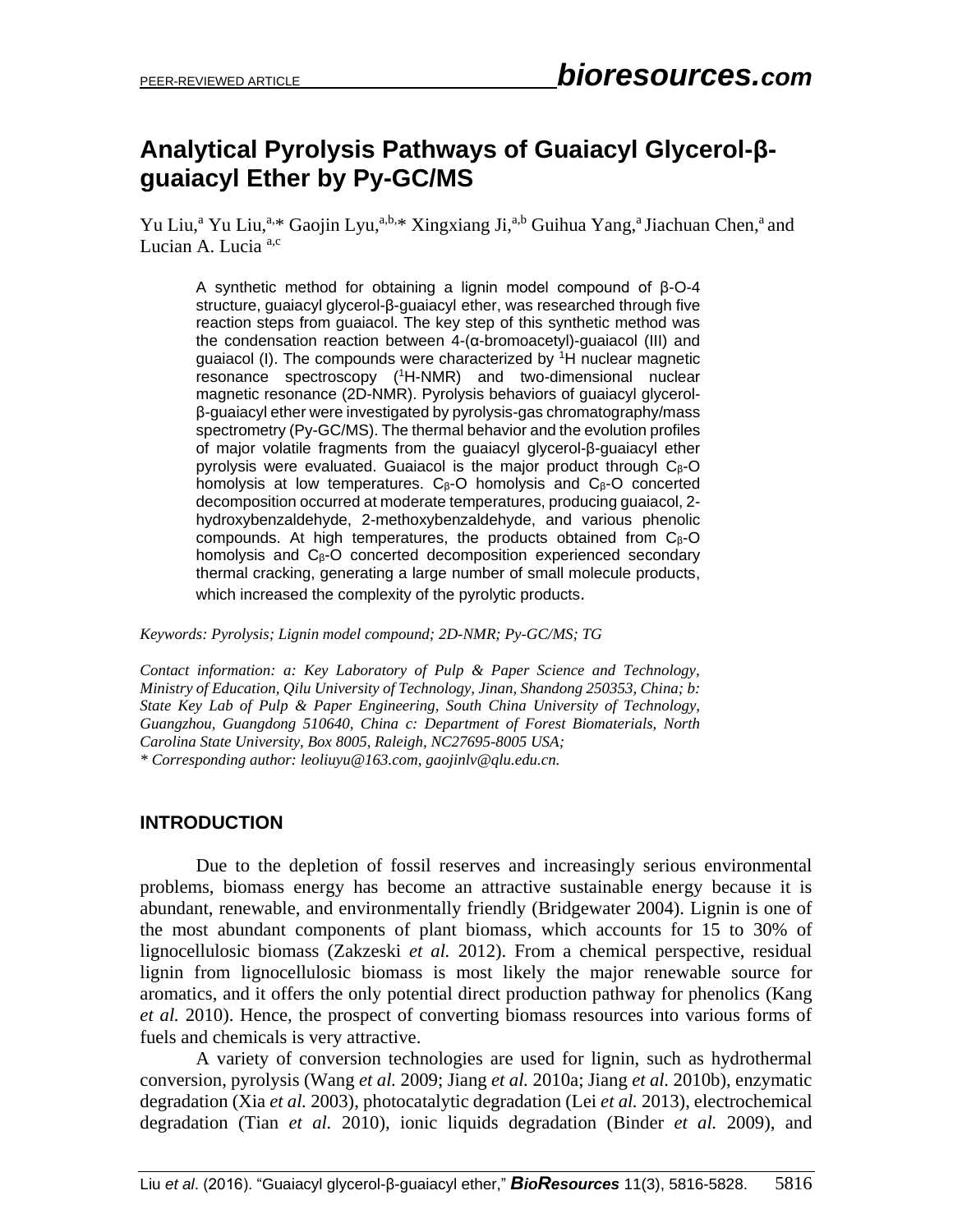microwave irradiation oxidation (Ouyang *et al.* 2010)*.* Of these, pyrolysis plays a significant role in lignin conversion to renewable energy. Pyrolysis is the direct thermal decomposition of the organic materials in the absence of oxygen to obtain an array of gas, liquid, and solid products (Bridgewater *et al.* 1999; Mohan *et al.* 2006). Because the structure of the lignin is complicated, pyrolysis is an extremely complex process, with a series of reactions that are influenced by many factors, and it is difficult to understand the intricate reaction pathways (Raveendran *et al.* 1995; Lv *et al.* 2010).

A valuable tool to understand the intricate reaction pathways of lignin conversion is the investigation of model compounds. Due to the highly variable and complex chemical structure of lignin, simple, low-molecular-weight model compounds have been used to study the dissociation of lignin instead of lignin itself (Beste *et al.* 2007; Park *et al.* 2010; Roberts *et al.* 2010). Lignin has many hydroxyl phenyl propane units such as coniferyl alcohols and sinapyl alcohols, which are connected through C–O and C–C linkages. Of these linkages, the β-ether linkage is the most abundant. For example, this type of bond accounts for approximately 46% of the chemical linkages in softwood lignin and 60% in hardwood lignin. These ether bonds are easily broken, making β-ether cleavage the principal reaction in lignin depolymerization (Zakzeski *et al.* 2010). Therefore, the β-ether linkage is notably important in the study of lignin. β-ether has been used as an important model compound for various reactions of lignin, such as pulping, chemical reactivity, and biodegradability, because it does not have unnecessary side chains, and its pyrolysis products are relatively simple (Sarkanen and Ludwig 1971; Tien and Kirk 1983; Ralph and Grabber 1996; Lu and Ralph 1997).

In this study, guaiacyl glycerol-β-guaiacyl ether was synthesized and characterized by <sup>1</sup>H-NMR and 2D-NMR HSQC. The thermal cracking products of the pyrolysis reaction were investigated by gas chromatography/mass spectrometry (GC/MS).

## **EXPERIMENTAL**

#### **Preparation of Guaiacyl Glycerol-β-guaiacyl Ether**

Guaiacol, 85% phosphoric acid, anhydrous phosphorus pentoxide, copper bromide, sodium, sodium borohydride, formaldehyde, N,N-dimethylformamide, petroleum ether, and ethyl acetate were purchased from Sinopharm Chemical Reagent Co., Ltd. (Shanghai, China). A synthetic method for obtaining lignin model compound of β-O-4 structure, guaiacyl glycerol-β-guaiacyl ether (1) was researched through five reaction steps from guaiacol (Fig. 1). The key step of this synthetic method was the condensation reaction between 4-( $\alpha$ -bromoacetyl)-guaiacol (III) and guaiacol (I). The 4-( $\alpha$ -(2-methoxyphenoxy)acetyl)–guaiacol (IV) was converted to 4-(α-(2-methoxyphenoxy)-β-hydroxypropanoyl) guaiacol (V) through the condensation reaction with formaldehyde. The compound (V) was then converted to the final compound (1) by the sodium boron hydride reduction. Reactions were monitored by thin layer chromatography (TLC). The compounds were characterized by  ${}^{1}H$  NMR and 2D NMR spectroscopy. Detailed information on synthesis and characterization methods were described as follows.

#### **Synthesis of 4-acetyl-guaiacol**

136.0 g 85% phosphoric acid and 144.0 g anhydrous phosphorus pentoxide were mixed in a 1L eggplant-shaped bottle and stirred for 1 h at 100 °C in an oil bath to give the poly-phosphoric acid (PPA). PPA was then added to a 500 mL flask with a mixture of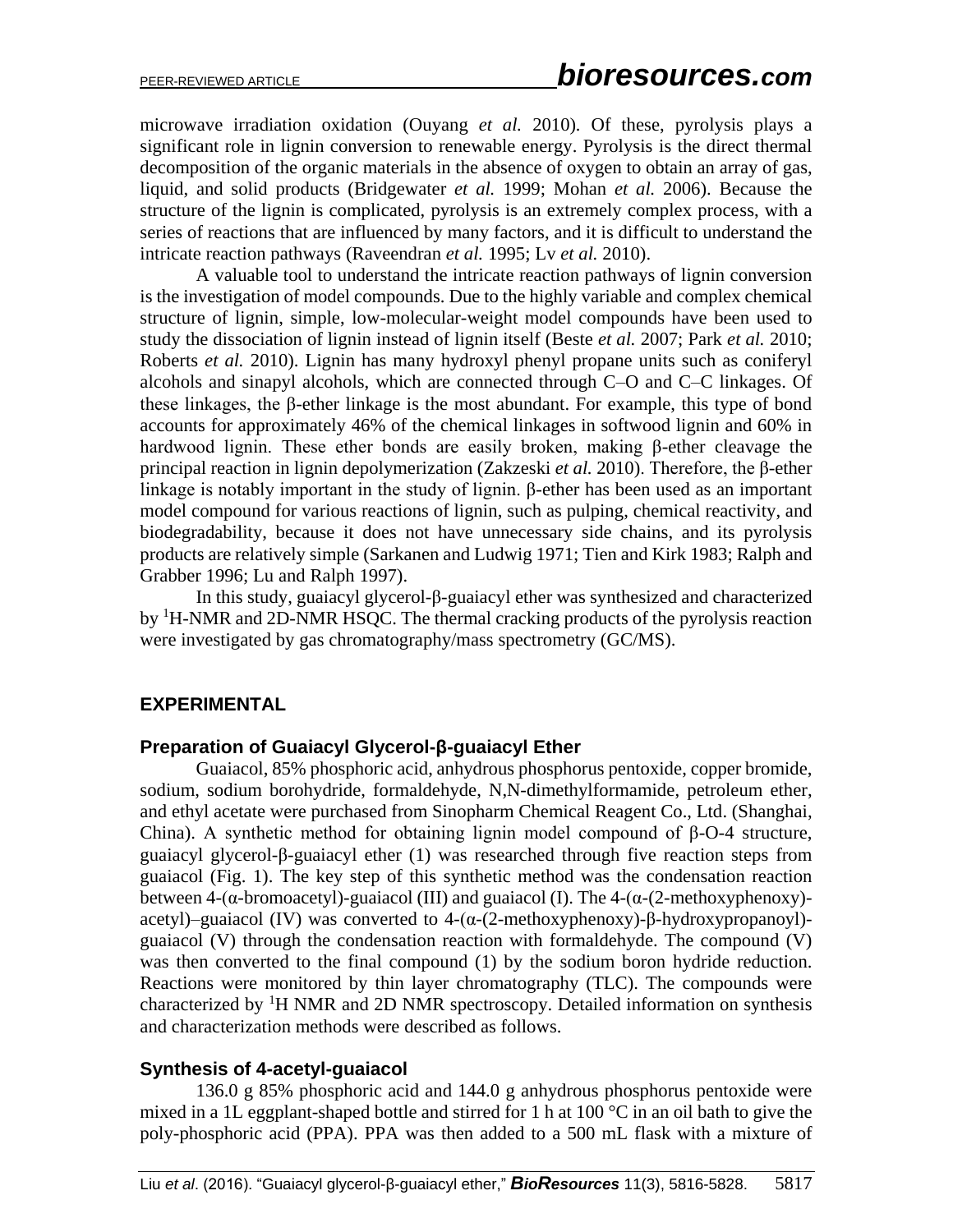anhydrous sodium acetate (12.0 g) and guaiacol (20.0 g), then stirred for 15 min at 100 °C. The reaction mixture was cooled in an ice-water bath and then extracted with diethyl ether. The diethyl ether layer was dried by anhydrous sodium sulfate and concentrated through a rotary evaporator. The crude product was obtained and recrystallized from ethanol to afford yellowish crystal (10.1 g, 40.5 %). The product was characterized and confirmed by GC-MS.



**Fig. 1.** Synthetic route of guaiacyl glycerol-β-guaiacyl ether

#### **Synthesis of 4-(α-bromoacetyl)-guaiacol**

Copper bromide (4.5 g) was dissolved in 70 mL of ethanol. Then the solution was transferred to a constant funnel and added slowly to a stirred solution of compound II (2.0 g) in ethanol (50 mL). The mixture was stirred for 1.5 h at 70 °C. After being filtered, the filtrate was concentrated, and the reaction mixture was partitioned between dichloromethane and water. The aqueous layer was extracted with dichloromethane, dried over anhydrous sodium sulfate, and evaporated under reduced pressure to give crude dark oil. The dark oil was purified by column chromatography to give a slightly yellow solid (compound III, 2.4 g, 80.3%). Analytical results were:  $^1$ HNMR (400MHz, DMSO-d<sub>6</sub>) *δ*10.16 (s, 1H), *δ*7.56 (dd, *J* =8.4 Hz, *J*=1.6 Hz, 1H), *δ*7.48 (d, *J* =1.6 Hz, 1H), *δ*6.88 (d, *J*  =8.0 Hz, 1H), *δ*4.80 (s, 2H), *δ*3.825 (s, 3H).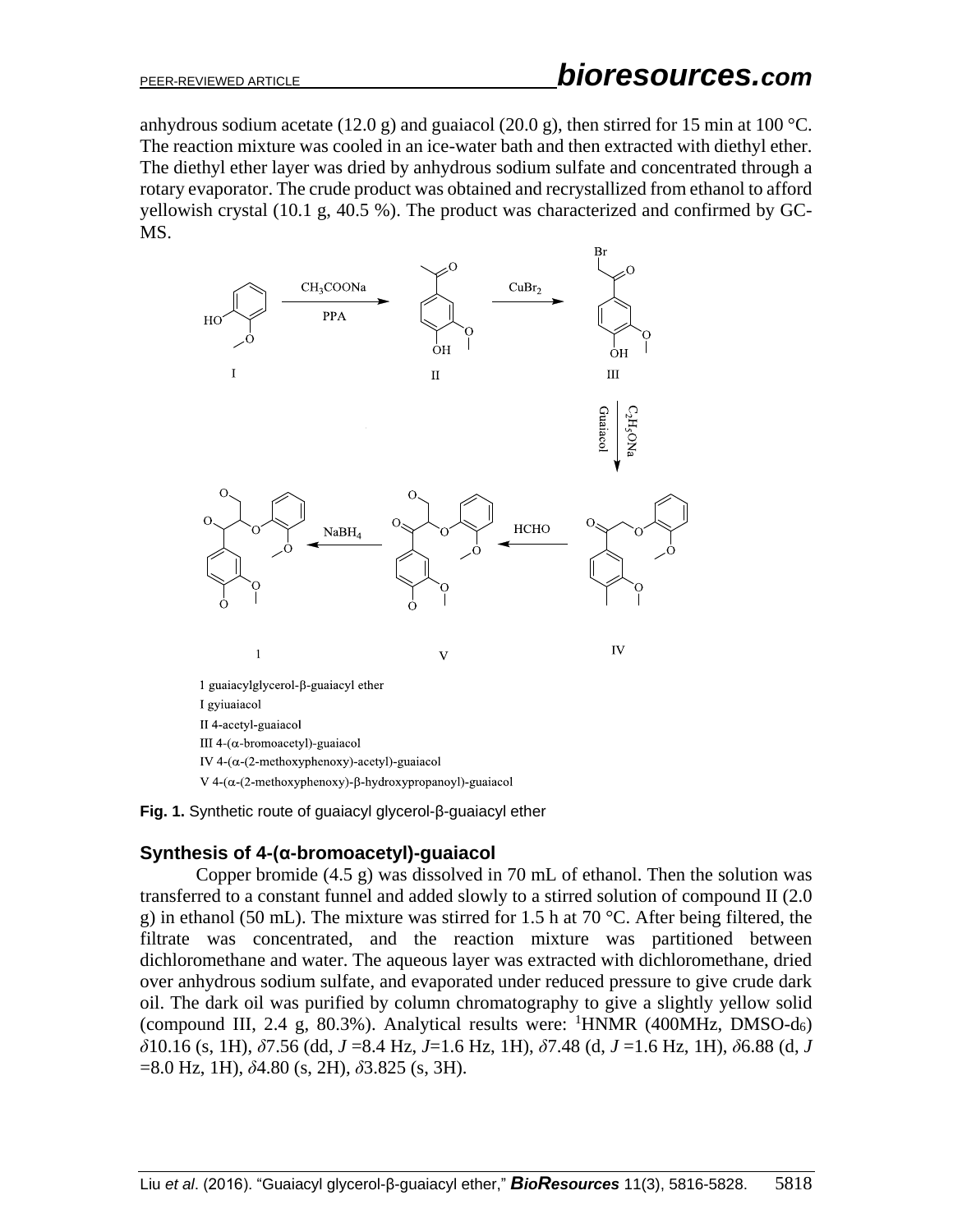## **Synthesis of 4-(α-(2-methoxyphenoxy)-acetyl)-guaiacol**

Sodium (7.0 g) was dissolved in ethanol. Then guaiacol (30.0 g) was added slowly to the solution of sodium ethanol and stirred at 45 °C for 0.5 h. The solution was evaporated in vacuum to give guaiacol sodium as white solid. Then the solution of compound III (5.0 g) in dry DMF was added to a stirred solution of guaiacol sodium. The mixture was stirred for 0.5 h and then poured into ice-water, the solution of 5% hydrochloric acid was added to the mixture until the pH value was 3.0.

The product extracted with dichloromethane and dried over anhydrous sodium sulfate, evaporated in vacuum to give crude pale yellow oil. The pale yellow oil was purified by column chromatography and evaporated under reduced pressure to give slightly yellow oil, drops of ether was added to the slightly yellow oil to give compound IV as slightly yellow solid (4.9 g, 84.1%). <sup>1</sup>HNMR (400 MHz, DMSO-d6) *δ*10.07 (s, 1H), *δ*7.58 (dd, *J* =8.4 Hz, *J*=2.0 Hz, 1H), *δ*7.50 (d, *J* =1.6 Hz, 1H), *δ*6.97 (d, *J* =7.6 Hz, 1H), *δ*6.907- 6.866 (m, 4H), *δ*5.44 (s, 1H), *δ*3.83 (s, 3H), *δ*3.77 (s, 3H).

## **Synthesis of 4-(α-(2-methoxyphenoxy)-β-hydroxypropanoyl)-guaiacol**

Anhydrous potassium carbonate (2.5 g) and 40 mL formaldehyde were added to a solution of compound IV (3.0 g) in ethanol and stirred for 3 h at 55 °C on an oil bath. Then the mixture was poured into water. Hydrochloric acid (5%) was added to the mixture until the pH value was 3.0. The product was extracted with dichloromethane and dried over anhydrous sodium sulfate followed by removal of solvent under reduced pressure. The resulting residue was purified by column chromatography on silica gel and evaporated under reduced pressure to give slightly yellow oil. Drops of ether were added to the slightly yellow oil to obtain compound V (2.3 g, 70.2%). <sup>1</sup>HNMR (400 MHz, DMSO-d6) *δ*10.10 (s, 1H), *δ*7.67 (d, *J* =8.0 Hz, 1H), *δ*7.54 (s, 1H), *δ*7.95 (d, *J* =8.0 Hz, 1H), *δ*6.88-6.84 (m, 2H), *δ*6.74 (dd, *J* =16.0 Hz, *J*=7.6 Hz, 2H), *δ*5.58 (t, *J*=4.8 Hz, 1H), *δ*5.15 (t, *J*=5.6Hz, 1H), *δ*3.94(d, *J*=4.4 Hz, 2H), *δ*3.87 (s, 3H), *δ*3.73 (s, 3H).

## **Synthesis of guaiacyl glycerol-β-guaiacyl ether**

Sodium borohydride  $(0.3 \text{ g})$  was added in a solution of compound V  $(1.0 \text{ g})$  in 100 mL 0.1 mol/L sodium hydroxide) under nitrogen atmosphere. After stirring for 10 h, 5% hydrochloric acid was added to the mixture until the pH value was 3.0. The product was extracted with dichloromethane, washed with distilled water, and dried over anhydrous sodium sulfate, followed by removal of solvent under reduced pressure. The resulting residue was purified by column chromatography and evaporated in vacuum to give slightly yellow oil. Drops of ether was added to the slightly yellow oil to afford compound VI as white solid (0.6 g, 60.1%); <sup>1</sup>HNMR (400MHz, DMSO-d6) *δ*8.76 (s, 1H), *δ*7.13 (d, *J* =7.2 Hz, 1H), *δ*6.97-6.91 (m, 2H), *δ*6.88-6.80 (m, 2H), *δ*7.76 (d, *J* =8.0 Hz, 1H), *δ*6.68 (d, *J*  =8.0 Hz, 1H), *δ*5.24(d, *J* =4.0 Hz, 1H), *δ*4.62(t, *J* =5.0 Hz, 1H), *δ*4.24(d, *J* =4.0 Hz, 1H), *δ*3.75 (s, 3H), *δ*3.71 (s, 3H), *δ*3.57 (t, *J* =5.6 Hz, 1H), *δ*3.38 (s, 1H), *δ*3.26-3.20 (m, 1H).

#### **<sup>1</sup>H-NMR Spectroscopy**

The <sup>1</sup>H-NMR spectra were recorded on a 400 MHz Bruker AVANCE III NMR spectrometer (BRUKER, Germany). 10 mg of sample was dissolved in 500 μL of dimethyl sulphoxide (DMSO**-***d***6**) and stirred to completely dissolved. The chemical shifts were calibrated relative to the signals of DMSO, which was used as an internal standard at 2.49 ppm for the  ${}^{1}H$ -NMR spectra. The acquiring time (AQ) was 3.98 s and the relaxation time was 1.0 s.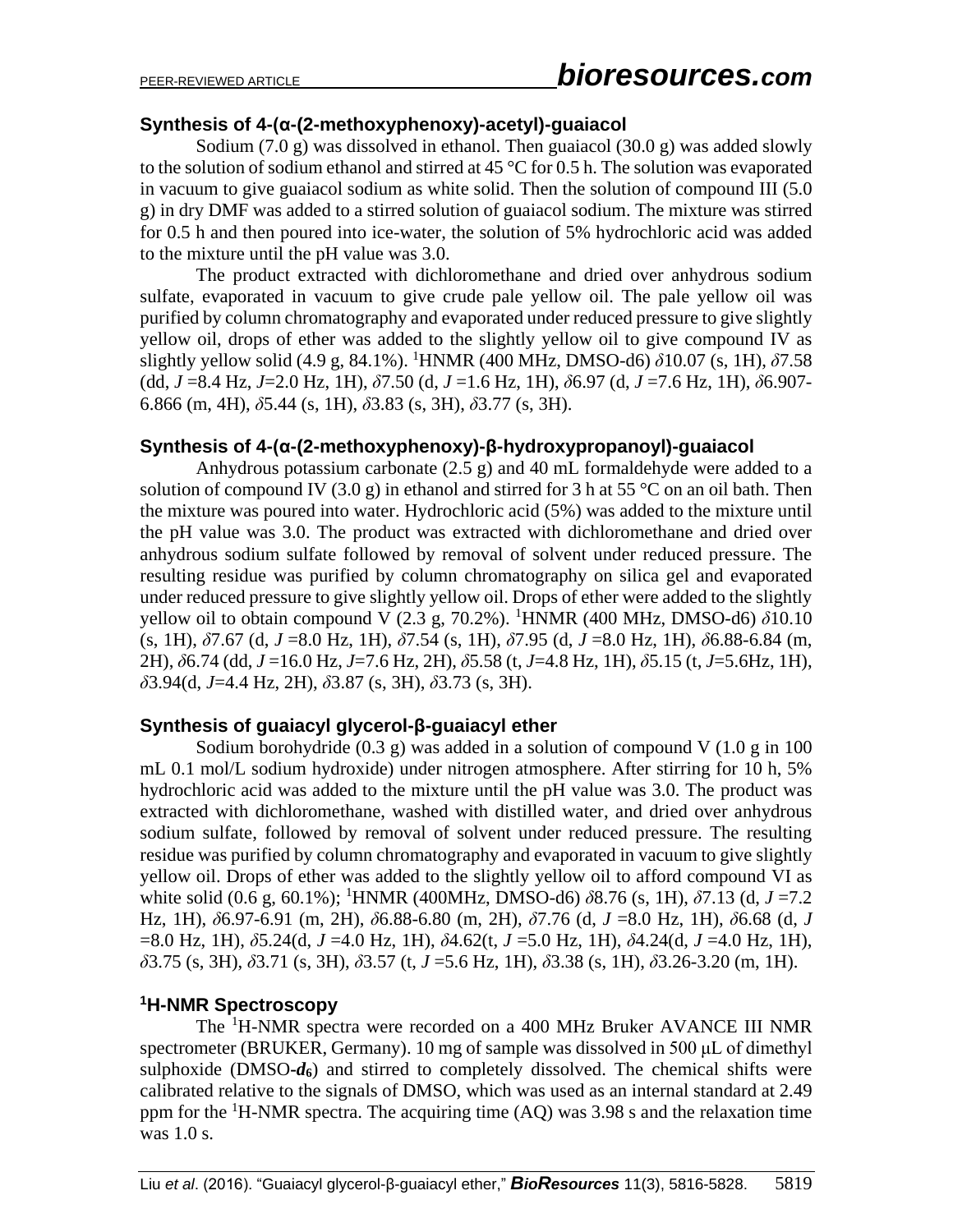## **2D-NMR Spectroscopy**

About 80 mg of guaiacyl glycerol-β-guaiacyl ether and 500 μL of dimethyl sulphoxide (DMSO**-***d***6**) were stirred fully to obtain a solution. The solution was then analyzed using a Bruker AVANCE III 400 MHz spectrometer for 12 h, adopting the pulse sequence "hsqcetgpsisp. 2" from Bruker Standard Pulse Library.

## **Thermogravimetric Analysis (TGA)**

In TGA, high purity nitrogen (99.9995%) at a flow rate of 60 mL/min was used as the carrier gas to provide an inert atmosphere and to remove the gases. About 8 mg of samples (particle size  $< 60 \mu m$ ) were pyrolyzed in TGA from room temperature to 900 °C with a heating rate of 20 °C/min.

# **Pyrolysis-Gas Chromatography/Mass Spectrometry (Py-GC/MS)**

The Py-GC/MS system included a JHP-3 model Curie-point pyrolyzer (CDS5200, Oxford, PA, USA) and an Agilent 7890B-5977A GC-MS (Santa Clara, CA, USA). Approximately 0.5 mg of samples were pyrolyzed at a certain temperature for 15 s, and the gas products were purged by high purity helium (99.9995%) into the gas chromatograph *via* a transfer line preheated to 250 °C. The flow rate of the carrier gas was 75 mL/min with a split ratio of 50:1. The injection temperature was 250 °C.

The pyrolysis products were separated in a HP-5MS capillary column (30 m  $\times$  0.25  $mm \times 0.25$  µm). The GC oven was kept at 50 °C for 1 min and then heated from 50 °C to 250 °C at heating rate of 10 °C/min. The temperature was then maintained for 2 min. The injector temperature was set at 280  $^{\circ}$ C in split mode with split ratio of 50:1. The MS detector was operated in electron impact (EI) ionization mode (70 eV) with the ion source temperature and quadrupole temperature set to  $230 \text{ °C}$  and  $150 \text{ °C}$ , respectively. The mass range of 45 to 500 m/z was scanned. The pyrolysis compounds were identified by comparison of their mass fragments with the NIST mass spectral library (NIST 14).

# **RESULTS AND DISCUSSION**

## **2D- NMR Spectra of Guaiacyl Glycerol-β-guaiacyl Ether**

The final product was obtained from guaiacol through five steps, and the yield was 11.5%. The 2D NMR result of the synthesized guaiacyl glycerol-β-guaiacyl ether (1) is presented in Fig. 2.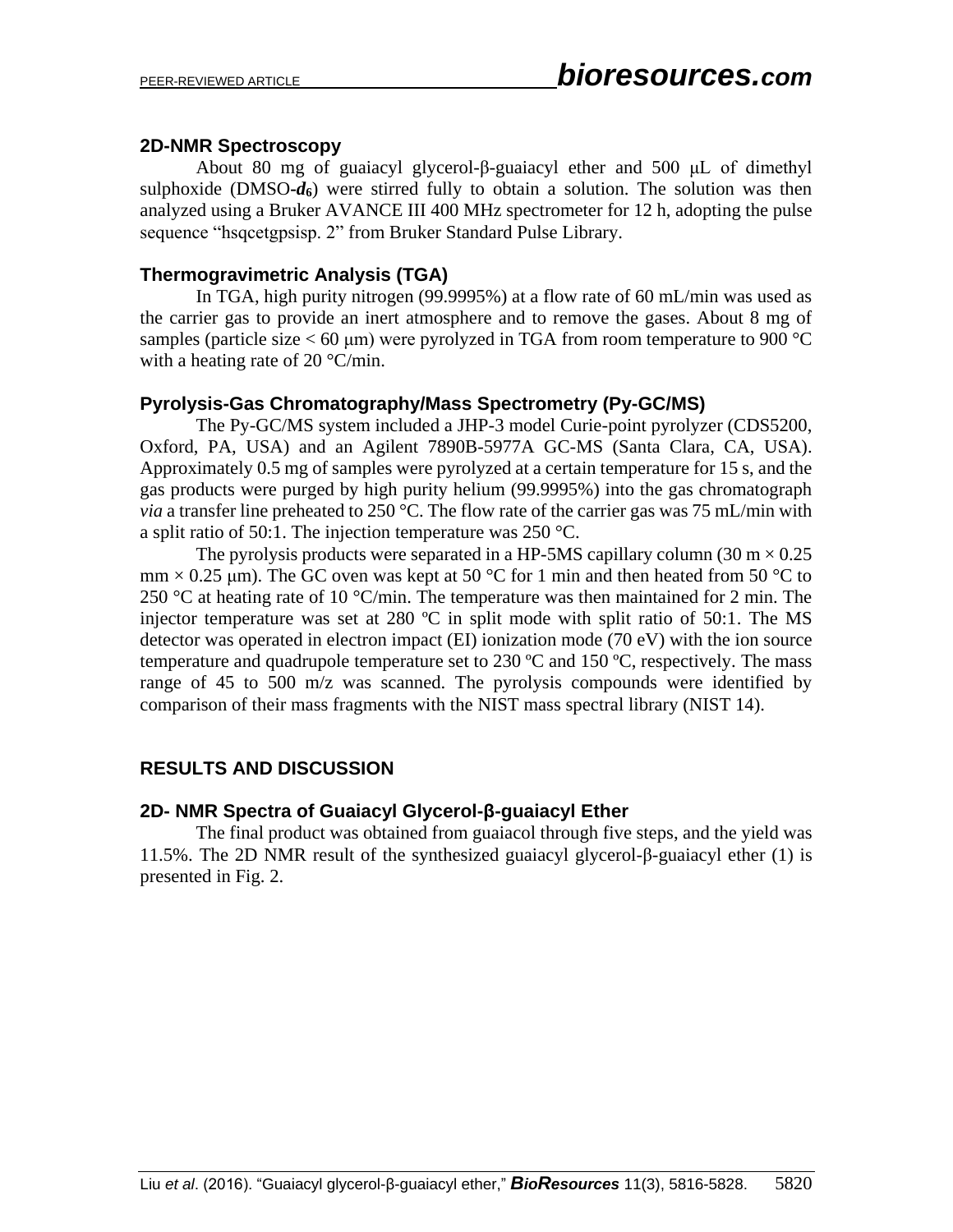

**Fig. 2.** The 2D-HSQC NMR spectra of guaiacyl glycerol-β-guaiacyl ether (1)

#### **Thermal Analysis**

The TG and DTG curves of guaiacyl glycerol-β-guaiacyl ether (1), obtained at a heating rate of 20 °C/min, is plotted in Fig. 3. Guaiacyl glycerol-β-guaiacyl ether (1) was easily decomposed with the weight loss mainly between 221 and 293 °C. The solid residue remaining at 900 °C was 10.83%.



**Fig. 3.** TG and DTG curves of guaiacyl glycerol-β-guaiacyl ether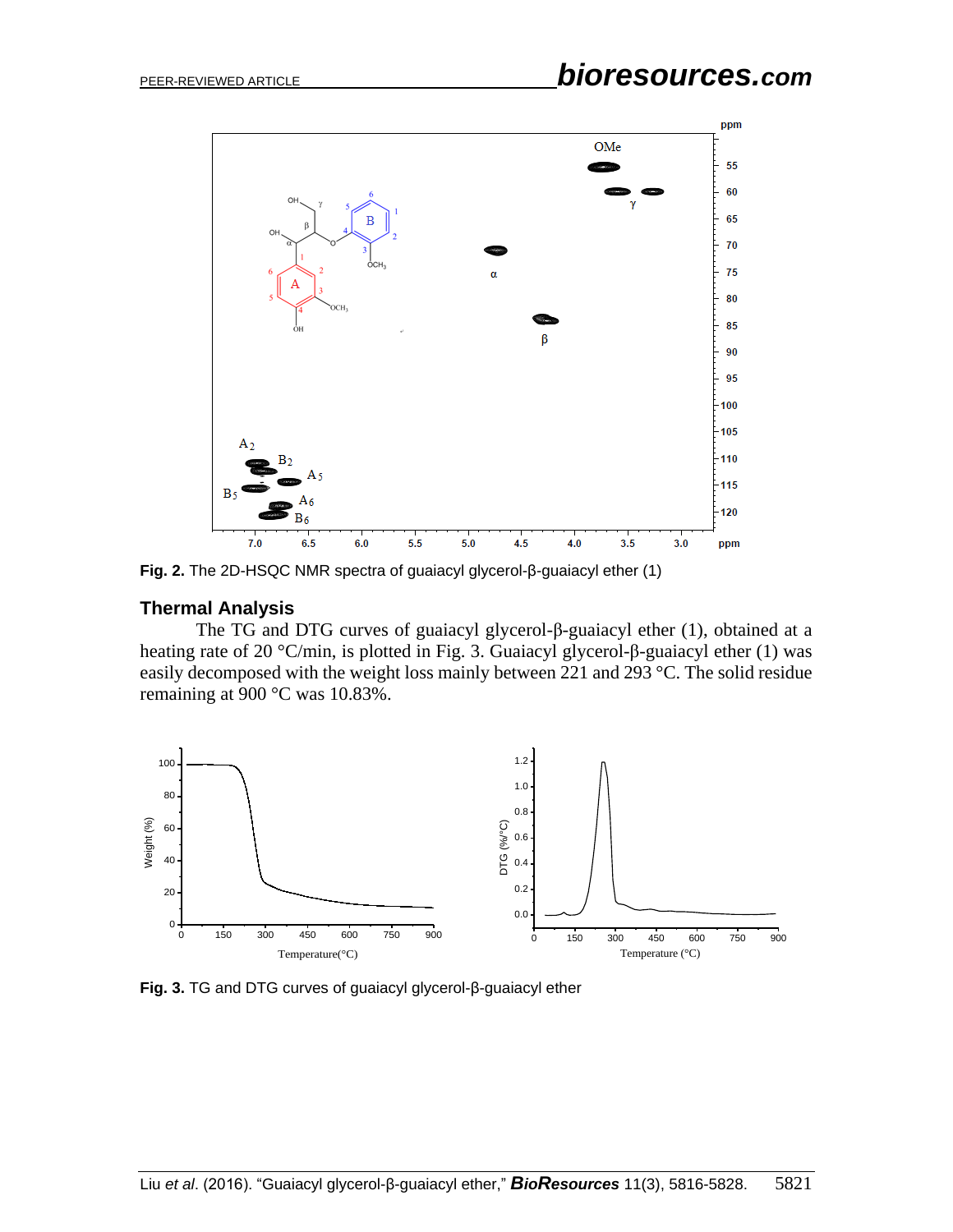# **Py-GC/MS Analysis**

Based on the TG results, the temperatures in the pyrolysis of guaiacyl glycerol-βguaiacyl ether (1) were programmed at 200, 300, 500, 600, 700, and 800 °C. The main products from fast pyrolysis of guaiacyl glycerol-β-guaiacyl ether (1) are shown in Table 1 and Fig. 4, and the secondary thermal cracking products of the main substances, guaiacol and 2-methoxybenzaldehyde, are shown in Fig. 5 and Fig. 6.

As demonstrated in Table 1, the major pyrolytic product produced at low temperatures (200 and 300 °C) was guaiacol. Therefore, the main reaction at lowtemperature pyrolysis of guaiacyl glycerol-β-guaiacyl ether (1) was the Cβ-O homolytic reaction, which agrees well with the findings by Britt *et al.* (2000). In this previous study, the  $C_\beta$ -O homolytic reaction was more favorable than  $C_\beta$ -O concerted decomposition reaction in the pyrolysis of *o*-CH3O-PPE (Britt *et al.* 2000). Beste and Buchanan (2009) suggested that the preliminary pyrolysis process mainly involves the homolysis of  $C_{\beta}$ -O and Cα-C<sup>β</sup> bonds. Huang *et al.* (2014) confirmed that the methoxyl group on the phenyl ring adjacent to the ether oxygen of lignin model compound enhances  $C_\beta$ -O homolysis but has little effect on Cβ-O concerted decomposition.

According to the analysis of the products of guaiacyl glycerol-β-guaiacyl ether (1) at 500 °C in Table 1, the main pyrolysis process of compound (1) can be seen in Fig. 4. The compound (1) was split into two fragments; the major pyrolysis products for fragment A were guaiacol (2) and 2-methoxybenzaldehyde (3). Guaiacol was also derived from deep pyrolysis of fragment B. For fragment B, other possible products are 2-methoxy-4 vinylphenol (4), vanillin (5), trans-isoeugenol (6), 2-methoxy-4-propylphenol (7), and 1- (3-hydroxy-4-methoxyphenyl)-ethanone (8). However, the relative content of these compounds was low. Catechol, 2-hydroxybenzaldehyde and 2-methyl-phenol were derived from the pyrolysis of guaiacol (2).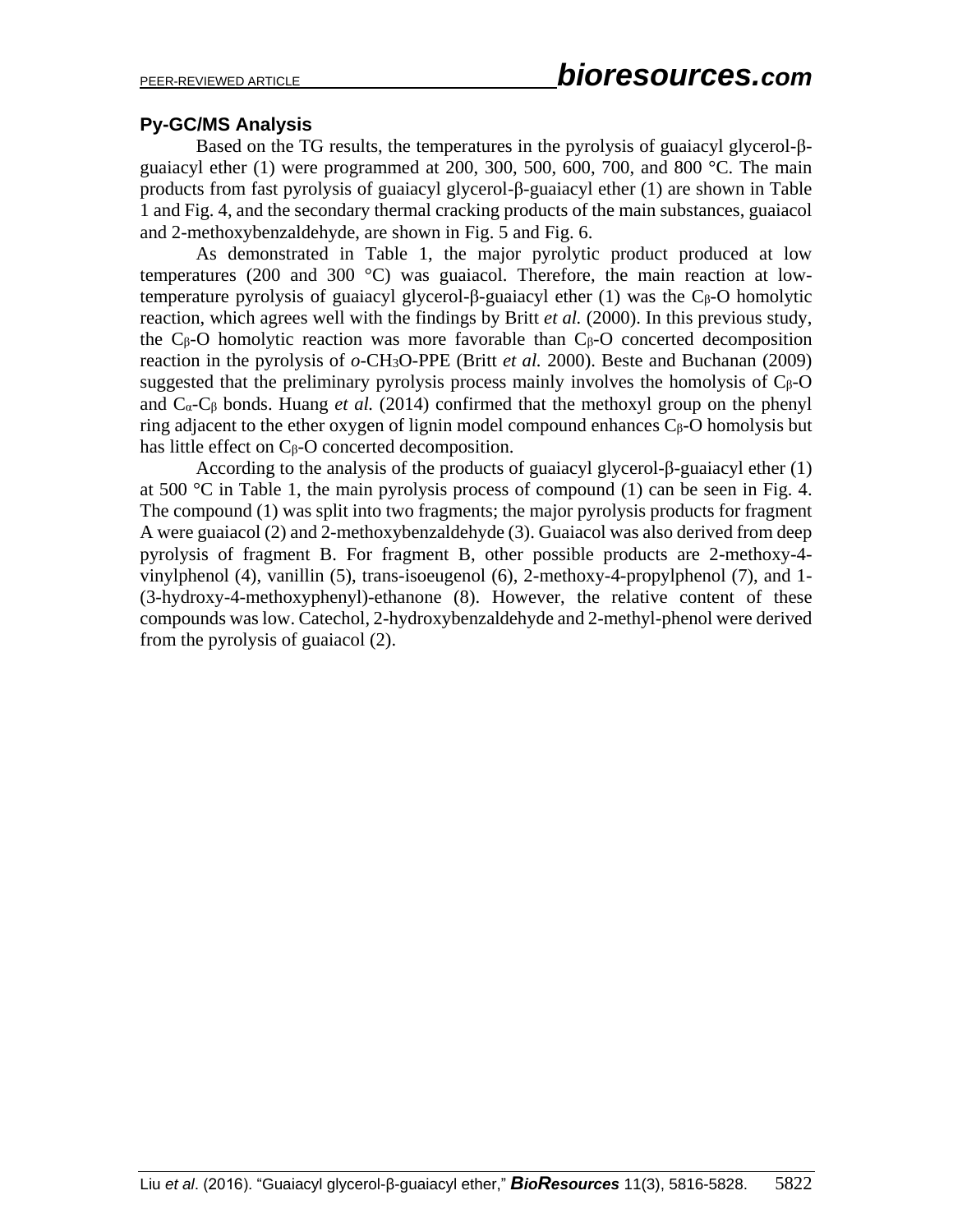| <b>Table 1.</b> Identified Pyrolysis Products of Guaiacyl Glycerol-β-guaiacyl Ether (1) at |  |
|--------------------------------------------------------------------------------------------|--|
| Various Temperatures (°C)                                                                  |  |

| Reaction |                                | Peak Area (%) |     |      |       |       |       |  |  |
|----------|--------------------------------|---------------|-----|------|-------|-------|-------|--|--|
| Time     | Compound                       | 200           | 300 | 500  | 600   | 700   | 800   |  |  |
| (min)    |                                |               |     |      |       |       |       |  |  |
| 1.548    | cyclopropylacetylene           |               |     |      |       |       | 8.85  |  |  |
| 2.115    | 1,4-cyclohexadiene             |               |     |      |       |       | 4.01  |  |  |
| 2.271    | benzene                        |               |     |      |       | 16.79 | 43.13 |  |  |
| 3.542    | toluene                        |               |     |      |       | 12.23 | 24.95 |  |  |
| 5.101    | ethylbenzene                   |               |     |      |       |       | 4.83  |  |  |
| 5.240    | 1,3-dimethyl-benzene           |               |     |      |       |       | 2.7   |  |  |
| 5.615    | styrene                        |               |     |      |       | 8.04  | 12.56 |  |  |
| 6.857    | benzaldehyde                   |               |     |      | 6.61  | 10.83 | 14.06 |  |  |
| 7.227    | phenol                         |               |     |      | 8.89  | 32.94 | 51.08 |  |  |
| 7.469    | benzofuran                     |               |     |      |       | 8.99  | 19.66 |  |  |
| 8.272    | 2-hydroxybenzaldehyde          |               |     | 6.66 | 27.23 | 38.62 | 44.94 |  |  |
| 8.416    | 2-methyl-phenol                |               |     | 5.5  | 19.28 | 31.46 | 37.04 |  |  |
| 8.734    | p-cresol                       |               |     |      |       | 5.46  | 7.65  |  |  |
| 9.075    | guaiacol                       | 100           | 100 | 100  | 100   | 100   | 100   |  |  |
| 9.317    | 2-methyl-benzofuran            |               |     |      |       |       | 2.64  |  |  |
| 9.721    | 2-ethyl-phenol                 |               |     |      | 8.21  | 13.78 | 9.95  |  |  |
| 10.115   | 3,4-dimethyl-phenol,           |               |     |      |       | 4.81  | 4.38  |  |  |
| 10.490   | naphthalene                    |               |     |      |       | 5.07  | 12.79 |  |  |
| 10.634   | catechol                       |               |     | 3.65 | 14.24 | 32.24 | 24.56 |  |  |
| 10.784   | 2,3-dihydro-benzofuran         |               |     |      |       | 3.78  | 6.28  |  |  |
| 11.362   | 2-methoxybenzaldehyde          |               |     | 14.9 | 30.32 | 17.79 | 16.63 |  |  |
| 11.523   | 3-methyl-1,2-                  |               |     |      |       | 3.45  | 1.75  |  |  |
|          | benzenediol                    |               |     |      |       |       |       |  |  |
| 11.956   | 2-allylphenol                  |               |     |      | 2.12  | 4.41  | 4.68  |  |  |
| 12.095   | 2-methyl-naphthalene           |               |     |      |       |       | 3.57  |  |  |
| 12.326   | 2-methoxy-4-vinylphenol        |               |     | 2.97 | 2.44  |       |       |  |  |
| 12.857   | 1H-indenol                     |               |     |      |       | 9.2   | 3     |  |  |
| 13.239   | biphenyl                       |               |     |      |       |       | 3.86  |  |  |
| 13.481   | vanillin                       |               |     | 8.42 | 6.99  | 10.48 | 4.71  |  |  |
| 13.897   | 2-ethenyl-naphthalene          |               |     |      |       |       | 2.03  |  |  |
| 14.122   | trans-isoeugenol               |               |     | 2.88 |       |       | 1.23  |  |  |
| 14.249   | 2-methoxy-4-propyl-            |               |     | 5.85 | 2.8   | 5.29  |       |  |  |
|          | phenol                         |               |     |      |       |       |       |  |  |
| 14.596   | $1-(3-hydroxy-4-$              |               |     | 6.94 | 3.41  | 8.58  |       |  |  |
|          | methoxyphenyl)-                |               |     |      |       |       |       |  |  |
| 14.867   | ethanone,                      |               |     |      |       |       | 2.1   |  |  |
|          | 1-naphthalenol<br>dibenzofuran |               |     |      |       |       | 8.14  |  |  |
| 15.006   |                                |               |     |      |       |       | 3.69  |  |  |
| 15.809   | fluorene                       |               |     |      |       |       |       |  |  |
| 18.004   | phenanthrene                   |               |     |      |       |       | 2.11  |  |  |

Note: The maximum peak area was seen as 100%. The peak area percentage of other substance was gained from the ratio of its peak area to the maximum peak area.

At 600 °C, the number of pyrolytic products increased. Compared with the product distribution from 300 °C, the relative content of 2-hydroxybenzaldehyde and 2 methoxybenzaldehyde increased. Meanwhile, a great number of phenolic compounds including phenol, 2-methyl-phenol, and catechol were found. Analysis of the pyrolytic products showed that these substances were mainly generated through the pyrolysis of guaiacol, 2-methoxybenzaldehyde. This result implied that the  $C_\beta$ -O concerted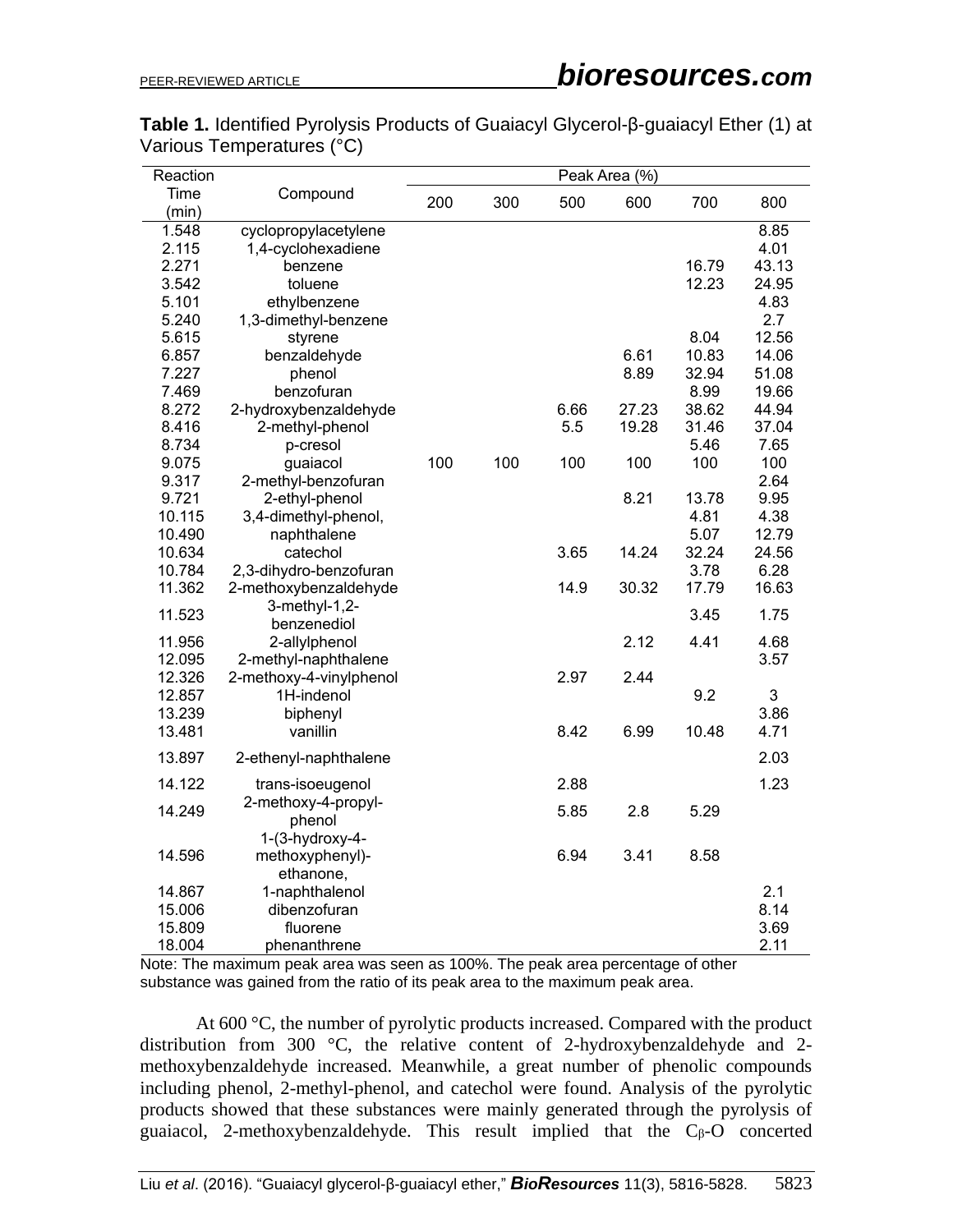decomposition reaction took place in the thermal degradation of compound (1) under medium pyrolysis temperatures, which agrees well with Chen *et al.* (2015), who confirmed that  $C<sub>β</sub>$ -O homolysis and  $C<sub>β</sub>$ -O concerted decomposition occur at moderate temperatures. As the relative content of these products from the concerted decomposition of  $C_{\beta}$ -O is low, Cβ-O homolysis is still prominent at medium temperature. Kawamoto *et al.* (2008) experimentally confirmed that other reactions occur during the pyrolysis of typical lignin model compounds.

**FRAGMENT A** 



2-methoxy-4-propyl-phenol (7) 1-(3-hydroxy-4-methoxyphenyl)-ethanone (8)

**Fig. 4.** Fragmentation products derived from guaiacylglycerol-β-guaiacyl (1)



**Fig. 5.** Fragmentation products derived from guaiacol (2) at 800 °C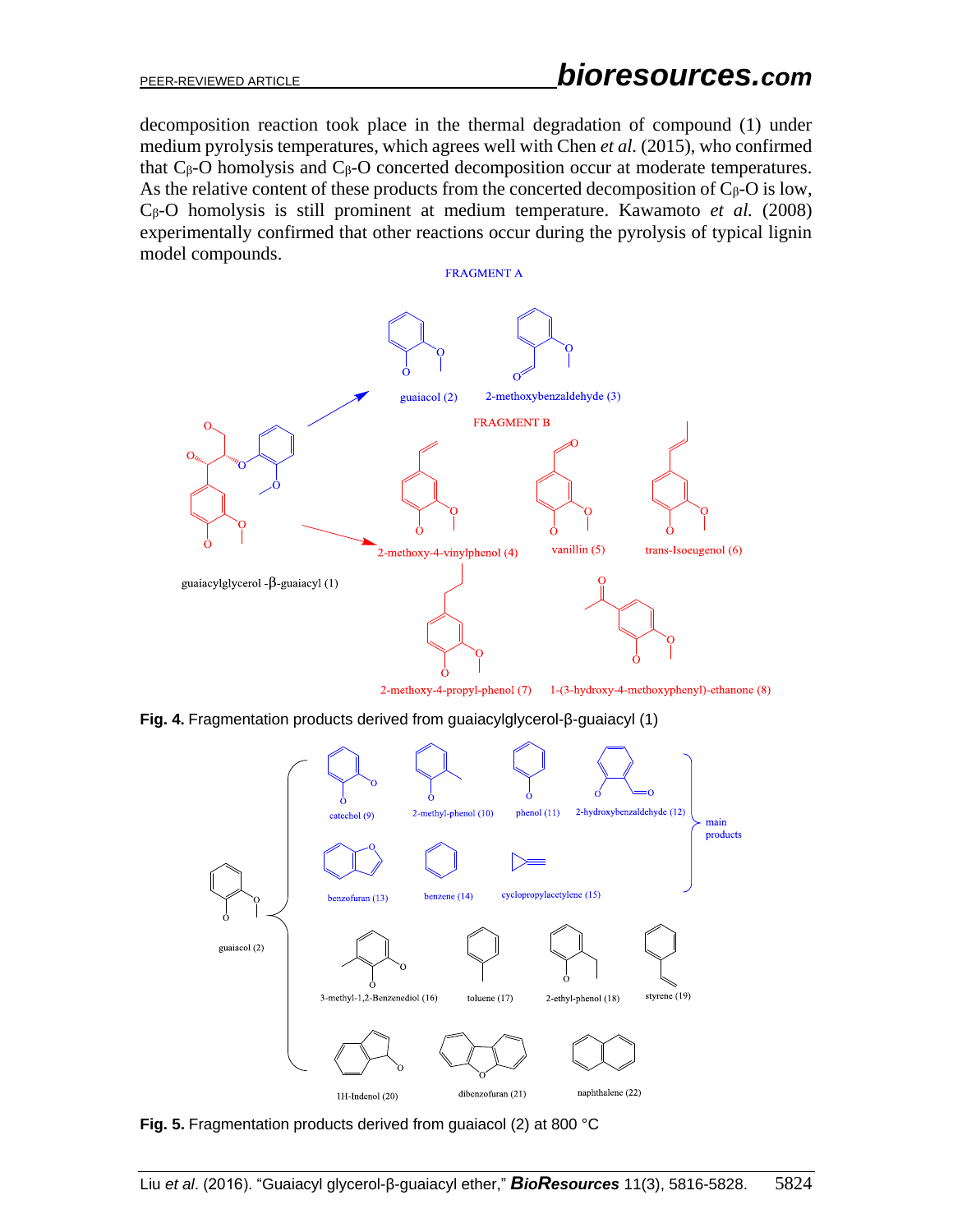

**Fig. 6.** Fragmentation products derived from 2-methoxybenzaldehyde (3) at 800 °C

At high temperatures (700 and 800  $^{\circ}$ C), various small molecular substances were formed. According to analysis of the pyrolysis products of guaiacyl glycerol-β-guaiacyl ether (1), guaiacol (2) and 2-methoxybenzaldehyde (3) as shown in Figs. 4, 5 and 6, the products formed from  $C_\beta$ -O homolysis and  $C_\beta$ -O concerted decomposition undergo dissociation reactions, producing small molecule products (Chen *et al.* 2015). For example catechol, 2-methyl-phenol, and 2-hydroxy-benzaldehyde are mainly produced from guaiacol, whereas benzaldehyde is mainly produced from 2-methoxybenzaldehyde. Benzene, toluene, and phenol are produced from both guaiacol and 2 methoxybenzaldehyde.

## **CONCLUSIONS**

- 1. A β-O-4 type lignin dimer, namely guaiacyl glycerol-β-guaiacyl ether (1), was synthesized from guaiacol through five reaction steps. The NMR results indicated that it was the title compound.
- 2. The pyrolysis behaviors of guaiacyl glycerol-β-guaiacyl ether (1) were investigated with the Py-GC/MS technique. The results showed that guaiacol was the major products of  $C_\beta$ -O homolysis at low temperatures.  $C_\beta$ -O homolysis and  $C_\beta$ -O concerted decomposition occurred at moderate temperatures, producing 2-hydroxybenzaldehyde, 2-methoxybenzaldehyde, guaiacol, and phenolic compounds. At high temperatures, the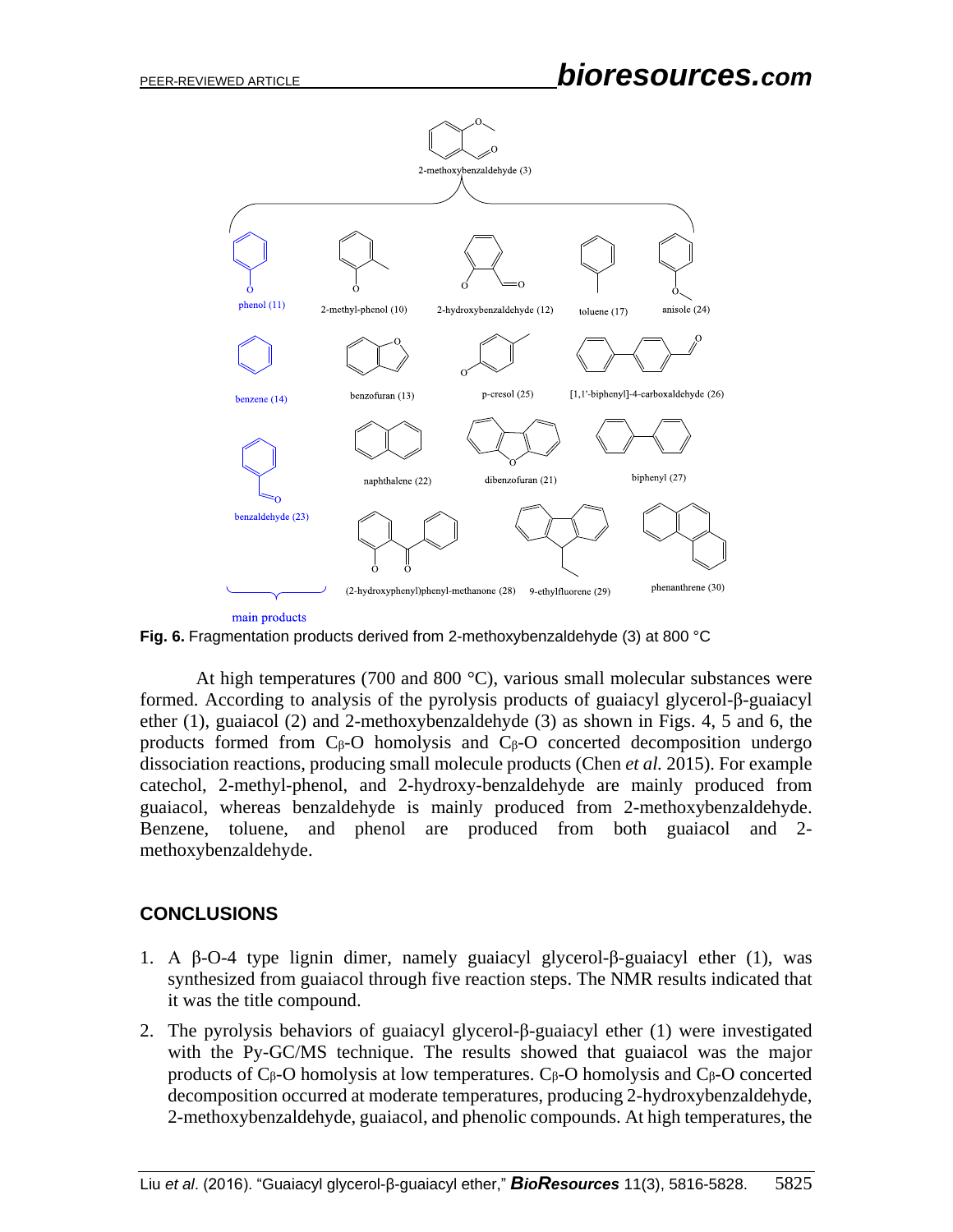products were obtained from secondary thermal cracking of the  $C_\beta$ -O homolysis and Cβ-O concerted decomposition products, which generated a large number of small molecule products that increased the complexity of the pyrolytic products.

3. The pyrolysis pathways of guaiacyl glycerol-β-guaiacyl ether deduced here will provide insight for later in-depth study of the pyrolysis mechanism of various lignin. Also the product formation rules with elevated temperature will help to select the appropriate reaction parameters to regulate the lignin pyrolysis products.

# **ACKNOWLEDGMENTS**

The authors are grateful for the financial support from the National Science Foundation of China (No. 31400517, 31470602, 31270626), the Science Foundation of Shandong Province (BS2013NJ014), the Open Foundation of SKLPPE (No. 201437), and the Taishan Scholars Project Special Funds.

# **REFERENCES CITED**

- Beste, A., Buchanan, A. C., Britt, P. F., Hathorn, B. C., and Harrison, R. J. (2007). "Kinetic analysis of the pyrolysis of phenethyl phenyl ether: Computational prediction of α/β-selectivities," *The Journal of Physical Chemistry A* 111(48), 12118- 12126. DOI: 10.1021/jp075861+
- Beste, A., and Buchanan, A. C. (2009). "Computational study of bond dissociation enthalpies for lignin model compounds. Substituent effects in phenethyl phenyl ethers," *The Journal of Organic Chemistry* 74(7), 2837-2841. DOI: 10.1021/jo9001307
- Binder, J. B., Gray, M. J., White, J. F., Zhang, Z. C., and Holladay, J. E. (2009). "Reactions of lignin model compounds in ionic liquids," *Biomass and Bioenergy* 33(9), 1122-1130. DOI: 10.1016/j.biombioe.2009.03.006
- Bridgewater, A. V. (2004). "Biomass fast pyrolysis," *Thermal Science* 8(2), 21-50. DOI: 10. 2298/TSCI0402021B
- Bridgewater, A. V., Meier, D., and Radlein, D. (1999). "An overview of fast pyrolysis of biomass," *Organic Geochemistry* 30(12), 1479-1493. DOI: 10. 1016/S0146- 6380(99)00120-5
- Britt, P. F., Buchanan, A. C., Cooney, M. J., and Martineau, D. R. (2000). "Flash vacuum pyrolysis of methoxy-substituted lignin model compounds," *The Journal of Organic Chemistry* 65(5), 1376-1389. DOI: 10.1021/jo991479k
- Chen, L., Ye, X., Luo, F., Shao, J., Lu, Q., Fang, Y., and Chen, H. (2015). "Pyrolysis mechanism of βO4 type lignin model dimer," *Journal of Analytical and Applied Pyrolysis* 115, 103-111. DOI: 10.1016/j.jaap.2015.07.009
- Huang, J., Liu, C., Wu, D., Tong, H., and Ren, L. (2014). "Density functional theory studies on pyrolysis mechanism of β-O-4 type lignin dimer model compound," *Journal of Analytical and Applied Pyrolysis* 109, 98-108. DOI: 10.1016/j.jaap.2014.07.007
- Jiang, G., Nowakowski, D. J., and Bridgwater, A. V. (2010a). "A systematic study of the kinetics of lignin pyrolysis," *Thermochimica Acta* 498(1), 61-66. DOI: 10.1016/j.tca.2009.10.003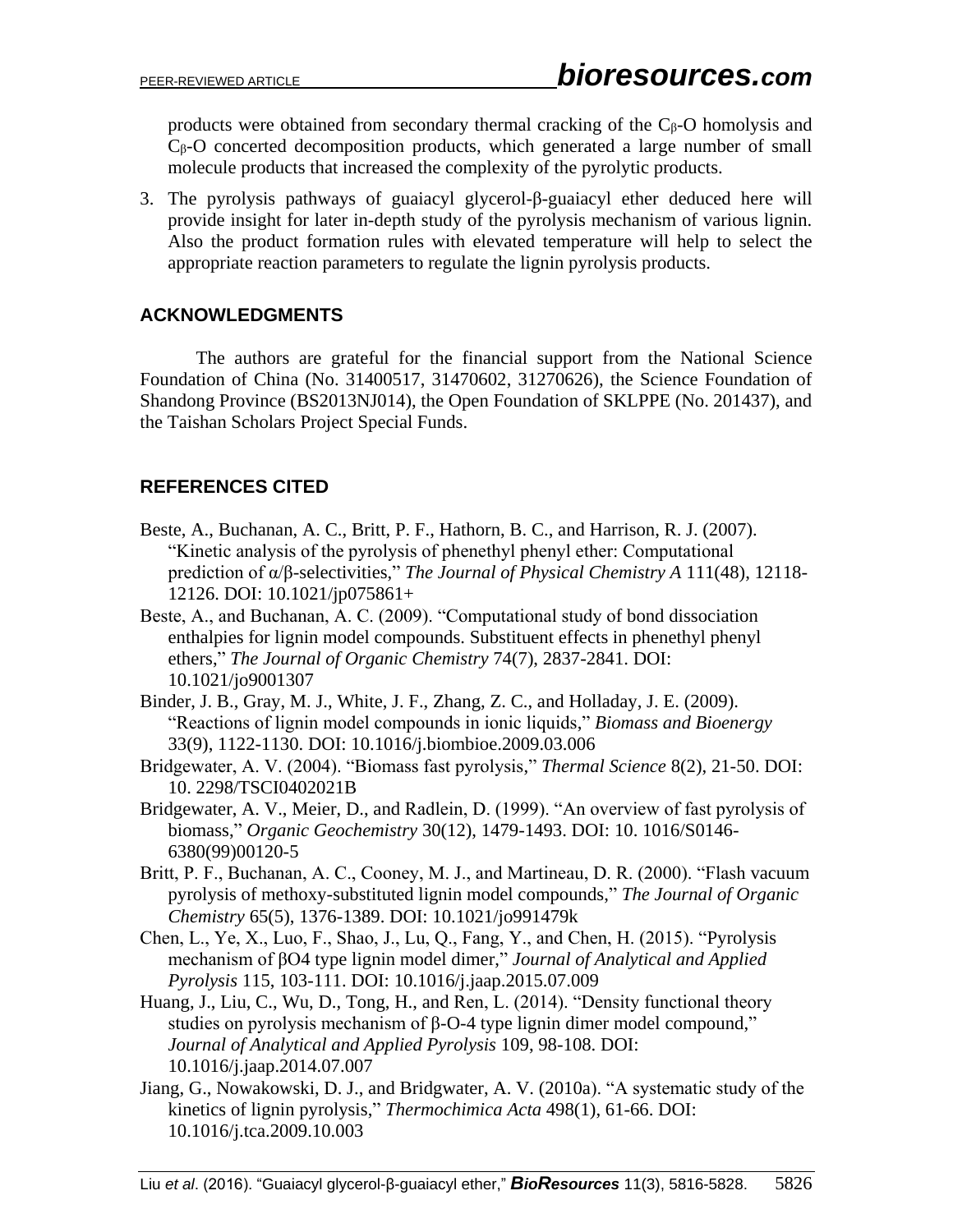Jiang, G., Nowakowski, D. J., and Bridgwater, A. V. (2010b). "Effect of the temperature on the composition of lignin pyrolysis products," *Energy & Fuels* 24(8), 4470-4475. DOI: 10.1021/ef100363c

Kang, S., Li, B., Chang, J., and Fan, J. (2010). "Antioxidant abilities comparison of lignins with their hydrothermal liquefaction products," *BioResources* 6(1), 243-252.

- Kawamoto, H., Ryoritani, M., and Saka, S. (2008). "Different pyrolytic cleavage mechanisms of β-ether bond depending on the side-chain structure of lignin dimers," *Journal of Analytical and Applied Pyrolysis* 81(1), 88-94. DOI: 10.1016/j.jaap.2007.09.006
- Lei, J. F., Li, L. B., Shen, X. H., Du, K., Ni, J., Liu, C. J., and Li, W. S. (2013). "Fabrication of ordered ZnO/TiO<sup>2</sup> heterostructures *via* a templating technique," *Langmuir* 29(45), 13975-13981. DOI: 10.1021/la4027859
- Lu, F., and Ralph, J. (1997). "Derivatization followed by reductive cleavage (DFRC method), a new method for lignin analysis: protocol for analysis of DFRC monomers," *Journal of Agricultural and Food Chemistry* 45(7), 2590-2592. DOI: 10.1021/jf970258h
- Lv, D., Xu, M., Liu, X., Zhan, Z., Li, Z., and Yao, H. (2010). "Effect of cellulose, lignin, alkali and alkaline earth metallic species on biomass pyrolysis and gasification," *Fuel Processing Technology* 91(8), 903-909. DOI: 10.1016/j.fuproc.2009.09.014
- Mohan, D., Pittman, C. U., and Steele, P. H. (2006). "Pyrolysis of wood/biomass for biooil: A critical review," *Energy & Fuels* 20(3), 848-889. DOI: 10.1021/ef0502397
- Ouyang, X., Zaixiong, L., Yonghong, D., Dongjie, Y., and Xueqing, Q. I. U. (2010). "Oxidative degradation of soda lignin assisted by microwave irradiation," *Chinese Journal of Chemical Engineering* 18(4), 695-702. DOI: 10.1016/S1004- 9541(10)60277-7
- Park, H. W., Park, S., Park, D. R., Choi, J. H., and Song, I. K. (2010). "Decomposition of phenethyl phenyl ether to aromatics over Cs x H 3.0− x PW 12 O 40 (X= 2.0–3.0) heteropolyacid catalysts," *Catalysis Communications* 12(1), 1-4. DOI: 10.1016/j.catcom.2010.08.002
- Ralph, J., and Grabber, J. H. (1996). "Dimeric ß-ether thioacidolysis products resulting from incomplete ether cleavage," *Holzforschung* 50(5), 425-428. DOI: 10.1515/hfsg.1996.50.5.425
- Raveendran, K., Ganesh, A., and Khilar, K. C. (1995). "Influence of mineral matter on biomass pyrolysis characteristics," *Fuel* 74(12), 1812-1822. DOI: 10.1016/0016- 2361(95)80013-8
- Roberts, V., Fendt, S., Lemonidou, A. A., Li, X., and Lercher, J. A. (2010). "Influence of alkali carbonates on benzyl phenyl ether cleavage pathways in superheated water," *Applied Catalysis B: Environmental* 95(1), 71-77. DOI: 10.1016/j.apcatb.2009.12.010
- Sarkanen, K. V., and Ludwig, C. H. (1971). *Lignins: Occurrence, Formation, Structure and Reactions*, John Wiley & Sons, Hoboken, NJ, USA.
- Tian, M., Wen, J., MacDonald, D., Asmussen, R. M., and Chen, A. (2010). "A novel approach for lignin modification and degradation," *Electrochemistry Communications* 12(4), 527-530. DOI: 10.1016/j.elecom.2010.01.035
- Tien, M., and Kirk, T. K. (1983). "Lignin-degrading enzyme from the hymenomycete *Phanerochaete chrysosporium* Burds," *Science* 221(4611), 661-662.

Wang, S., Wang, K., Liu, Q., Gu, Y., Luo, Z., Cen, K., and Fransson, T. (2009). "Comparison of the pyrolysis behavior of lignins from different tree species," *Biotechnology Advances* 27(5), 562-567. DOI: 10.1016/j.biotechadv.2009.04.010